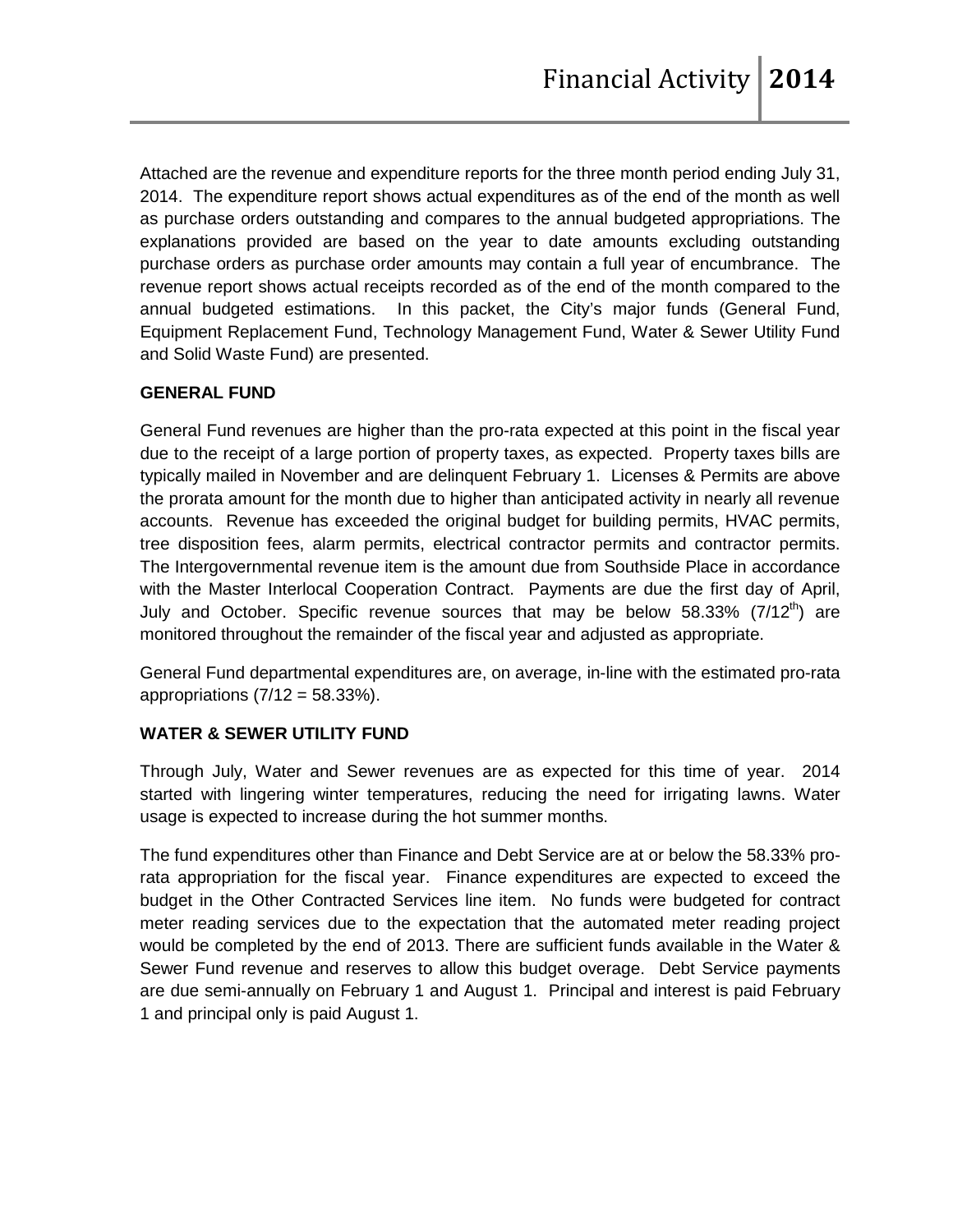#### **SOLID WASTE FUND**

Solid waste collection revenues are on target for this point in the year. Sales of Recyclables are above the prorata portion for the year; however, recyclable sales can fluctuate and we do not anticipate the high sales trend to continue through the remainder of the year.

Overall expenditures are slightly below the prorated amount of 58.33% for the month.

#### **VEHICLE REPLACEMENT FUND**

The Vehicle Replacement Fund finances the purchase of vehicles routinely used in providing City services, excluding the large fire pumper trucks. Each department makes contributions to the fund based on the estimated life and replacement cost of the vehicles it uses. The fund purchases vehicles when a combination of age and repair cost indicates the machine or vehicle has reached the end of its service life; therefore, the expenditures patterns do not follow the pro-rata model. Additionally, two vehicles budgeted in 2013 were delivered in 2014. The funds were not expended in 2013 therefore sufficient funds are available in fund balance for these delayed purchases.

#### **TECHNOLOGY MANAGEMENT FUND**

Technology is integral to the City's ability to provide efficient and necessary services to the citizens. The Technology Management Fund was created to centralize those expenditures, consolidate the management of the resources needed to maintain existing systems and to deploy new solutions. The City continues to upgrade and consolidate computer servers and networking infrastructure, bringing them back to industry standards and best practices. The long term goal is to minimize additional assets as new technologies are introduced, minimize future maintenance costs, and at the same time, provide high availability and disaster recovery through the use of technologies such as clustering, virtualization and other techniques.

Revenues are as expected for the current period. Overall expenditures are slightly above the prorata portion for this point in the fiscal year. The final payment for phase 2 of 2 of the radio transition from Harris County to Houston was budgeted in 2013 but, due to project completion delays, the payment was made in 2014. The funds were not expended in 2013 therefore sufficient funds are available in fund balance for this delayed payment. The remaining expenditure lines will be monitored and analyzed over the next few reporting periods.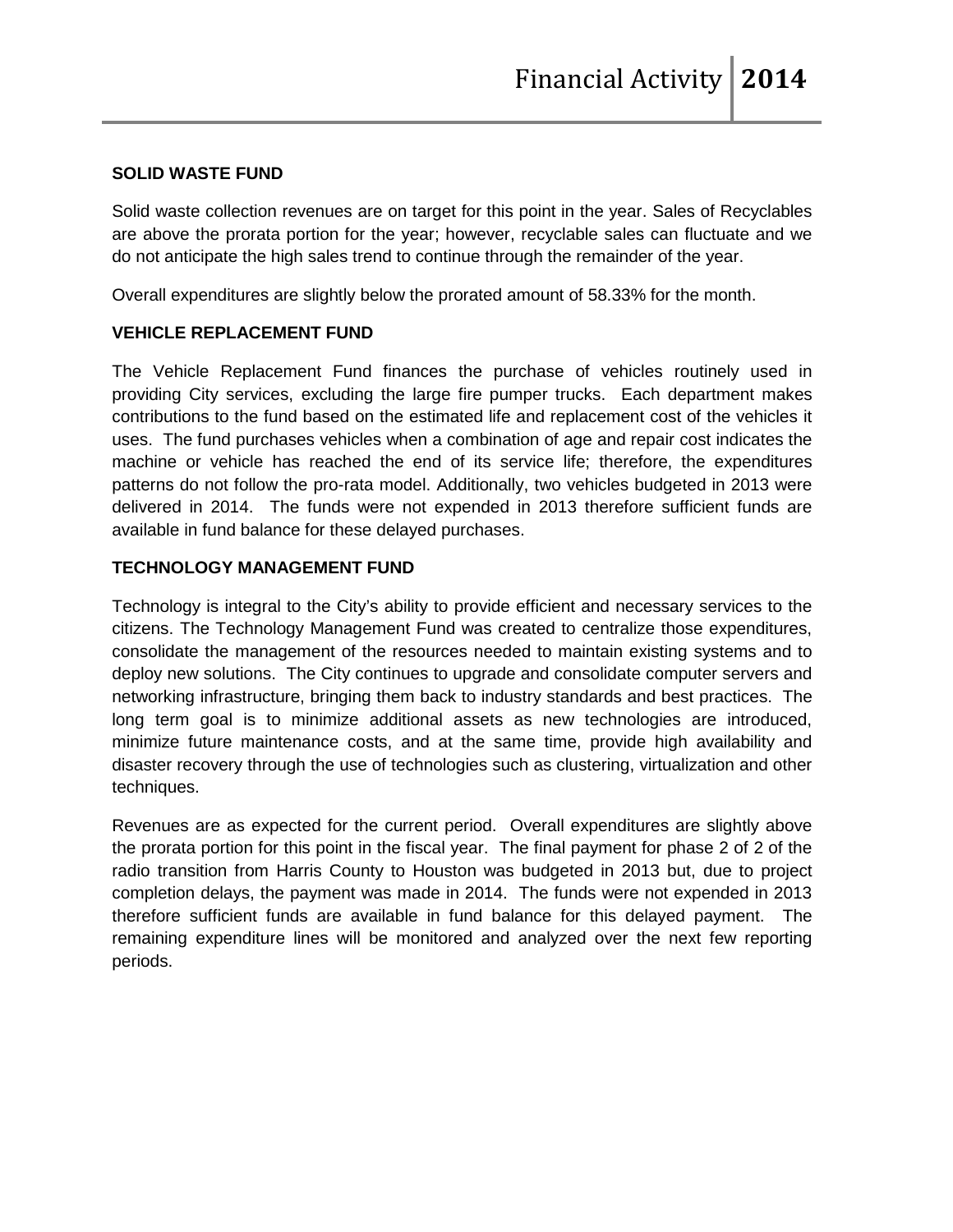# **City of West University Place GENERAL FUND**

|                             | Original<br><b>Budget</b> | <b>Amended</b><br><b>Budget</b> | <b>YTD Actual</b> | Outstanding<br><b>Purchase</b><br><b>Order Amount</b> | <b>Amount</b><br>Remaining | a % of Budget | <b>YTD Actual +</b><br><b>Outstanding</b><br><b>Purchase</b><br><b>YTD Actual as Orders as a %</b><br>of Budget |
|-----------------------------|---------------------------|---------------------------------|-------------------|-------------------------------------------------------|----------------------------|---------------|-----------------------------------------------------------------------------------------------------------------|
| <b>REVENUES</b>             |                           |                                 |                   |                                                       |                            |               |                                                                                                                 |
| Taxes                       | 10,712,900.00             | 10,712,900.00                   | 9,469,928.33      |                                                       | 1,242,971.67               | 88.40%        | 88.40%                                                                                                          |
| Licenses & Permits          | 465,070.00                | 465,070.00                      | 434,860.38        |                                                       | 30,209.62                  | 93.50%        | 93.50%                                                                                                          |
| Fines & Forfeitures         | 174,800.00                | 174,800.00                      | 101,074.52        | $\sim$                                                | 73,725.48                  | 57.82%        | 57.82%                                                                                                          |
| <b>Charges for Services</b> | 1,937,123.00              | 1,937,123.00                    | 1,560,295.33      | $\sim$                                                | 376.827.67                 | 80.55%        | 80.55%                                                                                                          |
| <b>Miscellaneous</b>        | 79,720.00                 | 79,720.00                       | 96,143.09         |                                                       | (16, 423.09)               | 120.60%       | 120.60%                                                                                                         |
| Intergovernmental           | 128,750.00                | 128,750.00                      | 86,057.72         |                                                       | 42.692.28                  | 66.84%        | 66.84%                                                                                                          |
| Transfers In                | 1,035,000.00              | 1,035,000.00                    | 910,000.00        | $\sim$                                                | 125,000.00                 | 87.92%        | 87.92%                                                                                                          |
| <b>TOTAL REVENUES</b>       | 14,533,363.00             | 14,533,363.00                   | 12,658,359.37     | ٠                                                     | 1,875,003.63               | 87.10%        | 87.10%                                                                                                          |
| <b>EXPENDITURES</b>         |                           |                                 |                   |                                                       |                            |               |                                                                                                                 |
| Administration              | 1,126,590.00              | 1,126,590.00                    | 613,056.04        | 149,128.78                                            | 364,405.18                 | 54.42%        | 67.65%                                                                                                          |
| Finance                     | 2,067,610.00              | 2,067,610.00                    | 1,080,007.65      | 74,163.10                                             | 913,439.25                 | 52.23%        | 55.82%                                                                                                          |
| Police                      | 3,885,065.00              | 3,885,065.00                    | 1,872,170.23      | 36,111.74                                             | 1,976,783.03               | 48.19%        | 49.12%                                                                                                          |
| Fire                        | 2,696,280.00              | 2,696,280.00                    | 1,549,672.06      | 26,365.76                                             | 1,120,242.18               | 57.47%        | 58.45%                                                                                                          |
| <b>Public Works</b>         | 2,671,062.00              | 2,671,062.00                    | 1,251,680.27      | 195,612.54                                            | 1,223,769.19               | 46.86%        | 54.18%                                                                                                          |
| Parks & Recreation          | 2,994,925.00              | 2,994,925.00                    | 1,472,076.16      | 140,342.81                                            | 1,382,506.03               | 49.15%        | 53.84%                                                                                                          |
| <b>Transfers Out</b>        | 200,000.00                | 200.000.00                      | 116,669.00        |                                                       | 83,331.00                  | 58.33%        | 58.33%                                                                                                          |
| <b>TOTAL EXPENDITURES</b>   | 15,641,532.00             | 15,641,532.00                   | 7,955,331.41      | 621,724.73                                            | 7,064,475.86               | 50.86%        | 54.84%                                                                                                          |
| <b>NET REVENUE</b>          | (1, 108, 169.00)          | (1, 108, 169.00)                | 4,703,027.96      |                                                       |                            |               |                                                                                                                 |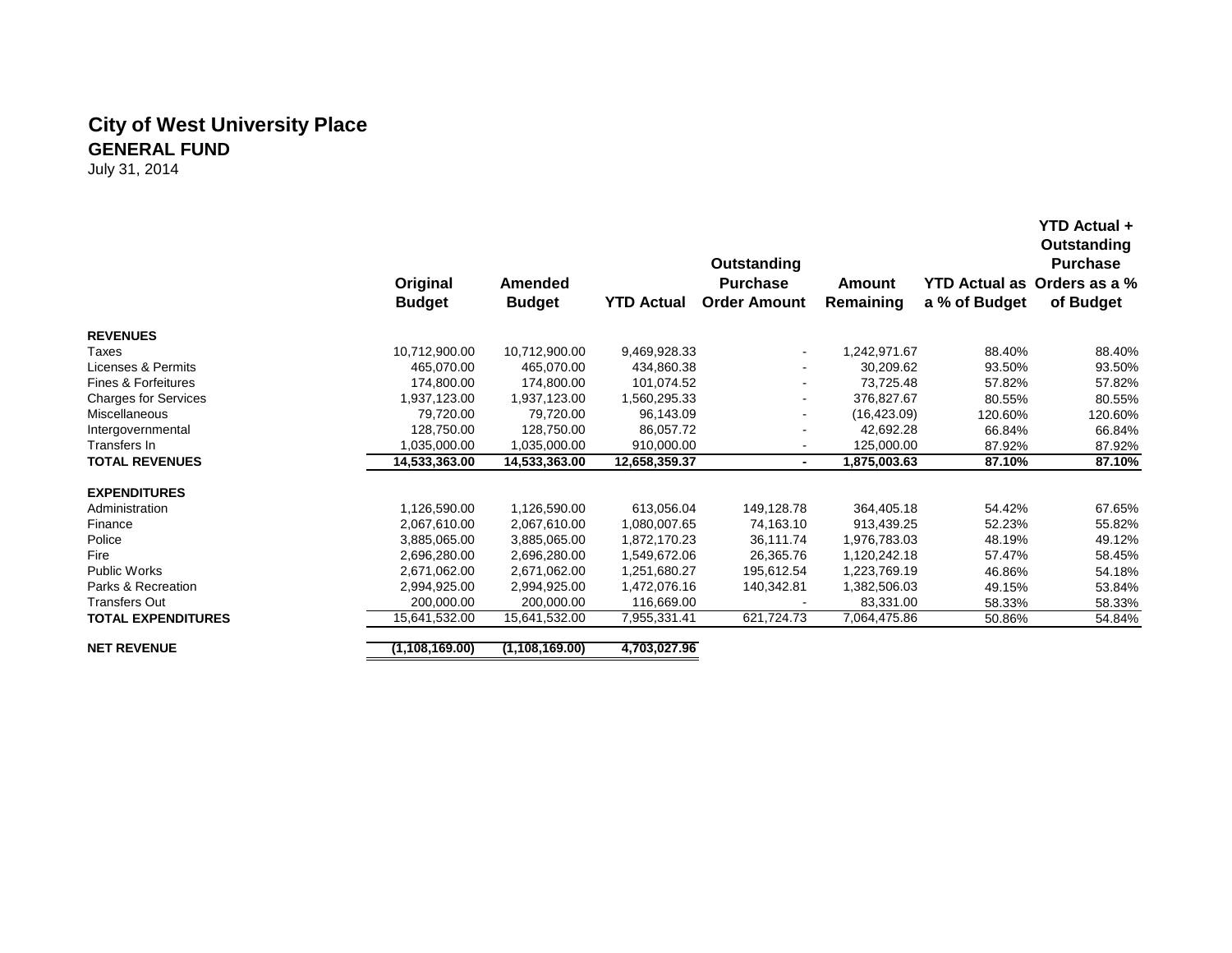### **City of West University Place WATER & SEWER FUND**

June 30, 2014

|                                  | Original<br><b>Budget</b> | Amended<br><b>Budget</b> | <b>YTD Actual</b> | Outstanding<br><b>Purchase</b><br><b>Order Amount</b> | Amount<br>Remaining | a % of Budget | <b>YTD Actual +</b><br>Outstanding<br><b>Purchase</b><br>YTD Actual as Orders as a %<br>of Budget |
|----------------------------------|---------------------------|--------------------------|-------------------|-------------------------------------------------------|---------------------|---------------|---------------------------------------------------------------------------------------------------|
| <b>REVENUES</b>                  |                           |                          |                   |                                                       |                     |               |                                                                                                   |
| <b>Charges for Services</b>      | 7,599,990.00              | 7,599,990.00             | 3,948,843.47      | $\overline{\phantom{a}}$                              | 3,651,146.53        | 51.96%        | 51.96%                                                                                            |
| Miscellaneous                    | 10,300.00                 | 10,300.00                | 4,085.02          |                                                       | 6,214.98            | 39.66%        | 39.66%                                                                                            |
| <b>TOTAL REVENUES</b>            | 7,610,290.00              | 7,610,290.00             | 3,952,928.49      | ٠                                                     | 3,657,361.51        | 51.94%        | 51.94%                                                                                            |
| <b>EXPENDITURES</b>              |                           |                          |                   |                                                       |                     |               |                                                                                                   |
| Finance                          | 232,030.00                | 232,030.00               | 144,268.49        | 16,588.68                                             | 71,172.83           | 62.18%        | 69.33%                                                                                            |
| Public Works                     | 4,193,695.00              | 4,193,695.00             | 1,918,122.52      | 1,014,481.09                                          | 1,259,491.39        | 45.74%        | 69.93%                                                                                            |
| Debt Service                     | 850,685.00                | 850,685.00               | 847,185.02        | 1,000.00                                              | 2,499.98            | 99.59%        | 99.71%                                                                                            |
| Transfer To General Fund         | 1,250,000.00              | 1,250,000.00             | 729,169.00        |                                                       | 520,831.00          | 58.33%        | 58.33%                                                                                            |
| Transfer to W&S CIP Fund         | 900.000.00.               | 1,900,000.00             | 1,108,331.00      |                                                       | 791.669.00          | 58.33%        | 58.33%                                                                                            |
| <b>TOTAL EXPENDITURES</b>        | 8,426,410.00              | 8,426,410.00             | 4,747,076.03      | 1,032,069.77                                          | 2,645,664.20        | 56.34%        | 68.58%                                                                                            |
| <b>NET REVENUE (EXPENDITURE)</b> | (816, 120.00)             | (816, 120.00)            | (794, 147.54)     |                                                       |                     |               |                                                                                                   |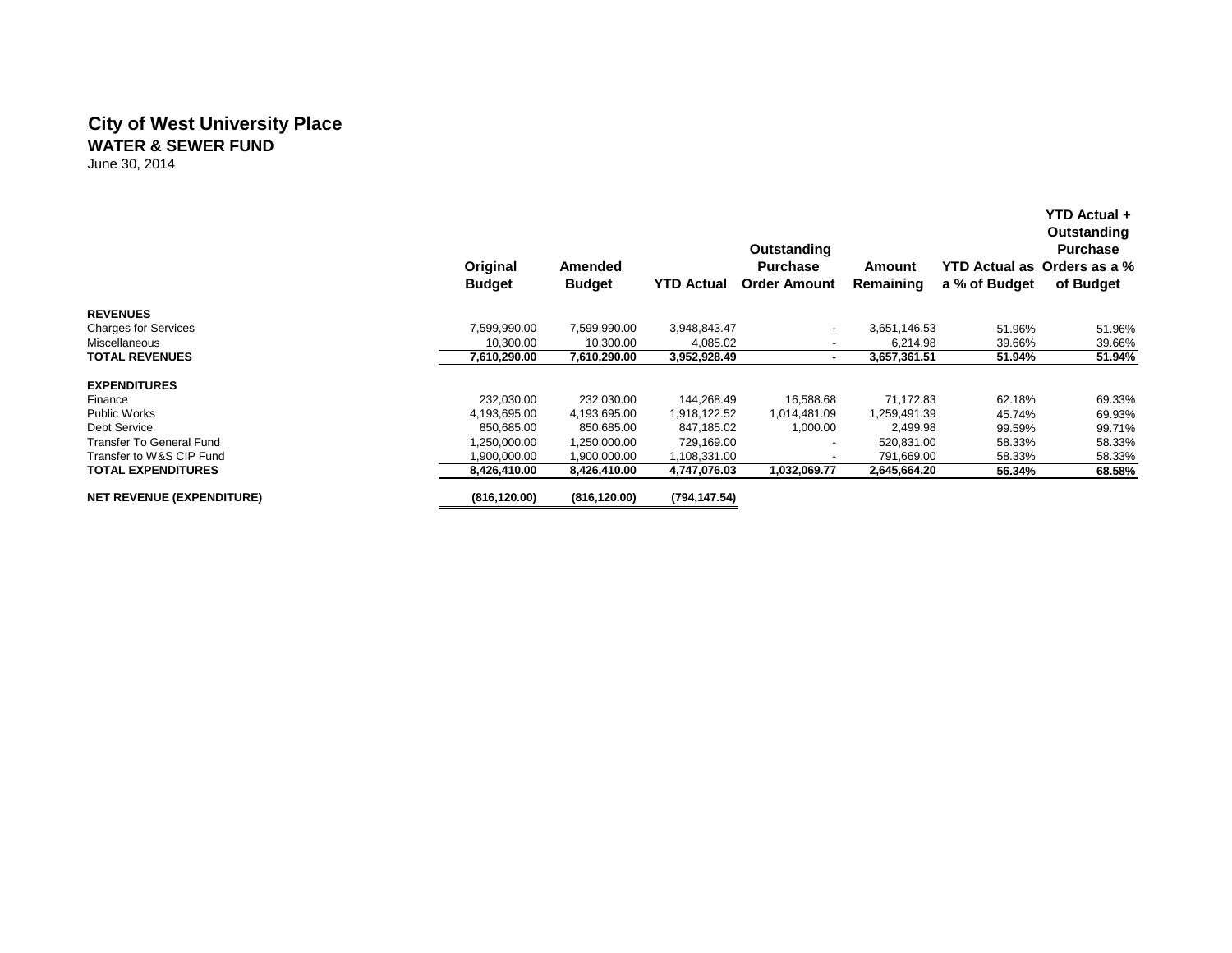# **City of West University Place SOLID WASTE FUND**

|                                  | Original<br><b>Budget</b> | Amended<br><b>Budget</b> | <b>YTD Actual</b> | Outstanding<br><b>Purchase</b><br><b>Order Amount</b> | Amount<br>Remaining | a % of Budget | <b>YTD Actual +</b><br>Outstanding<br><b>Purchase</b><br>YTD Actual as Orders as a %<br>of Budget |
|----------------------------------|---------------------------|--------------------------|-------------------|-------------------------------------------------------|---------------------|---------------|---------------------------------------------------------------------------------------------------|
| <b>REVENUES</b>                  |                           |                          |                   |                                                       |                     |               |                                                                                                   |
| Solid Waste Collection           | 1,438,100.00              | 1,438,100.00             | 830.011.02        | $\sim$                                                | 608,088.98          | 57.72%        | 57.72%                                                                                            |
| Sales of Recyclables             | 30.000.00                 | 30,000.00                | 22,027.23         |                                                       | 7,972.77            | 73.42%        | 73.42%                                                                                            |
| Miscellaneous                    | 540.00                    | 540.00                   | 192.45            |                                                       | 347.55              | 35.64%        | 35.64%                                                                                            |
| <b>TOTAL REVENUES</b>            | 1,468,640.00              | 1,468,640.00             | 852,230.70        |                                                       | 616,409.30          | 58.03%        | 58.03%                                                                                            |
| <b>EXPENDITURES</b>              |                           |                          |                   |                                                       |                     |               |                                                                                                   |
| <b>General Services</b>          | 1,277,130.00              | .277,130.00              | 676,122.86        | 214.200.76                                            | 386.806.38          | 52.94%        | 69.71%                                                                                            |
| <b>Recycling Facility</b>        | 18,900.00                 | 18,900.00                | 12,301.91         | 6,200.00                                              | 398.09              | 65.09%        | 97.89%                                                                                            |
| Curbside Recycling               | 268,310.00                | 268,310.00               | 157,122.41        | 36,774.23                                             | 74,413.36           | 58.56%        | 72.27%                                                                                            |
| TOTAL EXPENDITURES               | .564.340.00               | 1,564,340.00             | 845,547.18        | 257,174.99                                            | 461,617.83          | 54.05%        | 70.49%                                                                                            |
| <b>NET REVENUE (EXPENDITURE)</b> | (95,700.00)               | (95,700.00)              | 6,683.52          |                                                       |                     |               |                                                                                                   |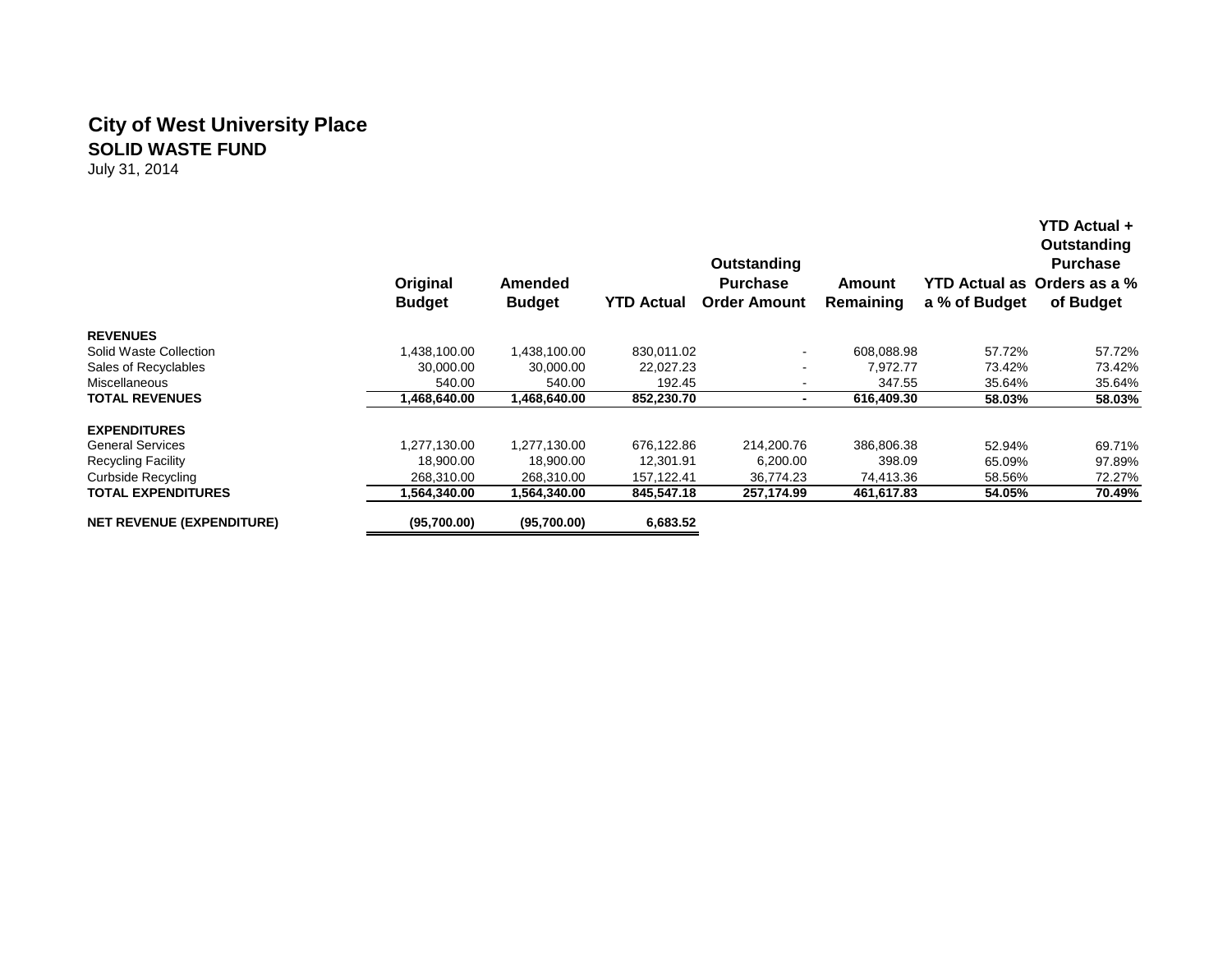## **City of West University Place VEHICLE REPLACEMENT FUND**

|                                  | Original<br><b>Budget</b> | Amended<br><b>Budget</b> | <b>YTD Actual</b> | Outstanding<br><b>Purchase</b><br><b>Order Amount</b> | Amount<br>Remaining | a % of Budget         | <b>YTD Actual +</b><br>Outstanding<br><b>Purchase</b><br>YTD Actual as Orders as a %<br>of Budget |
|----------------------------------|---------------------------|--------------------------|-------------------|-------------------------------------------------------|---------------------|-----------------------|---------------------------------------------------------------------------------------------------|
| <b>REVENUES</b>                  |                           |                          |                   |                                                       |                     |                       |                                                                                                   |
| TRANSFER FROM GENERAL FUND       | 460,000.00                | 214,500.00               | 125,125.00        | $\blacksquare$                                        | 89,375.00           | 58.33%                | 58.33%                                                                                            |
| TRANSFER FROM WATER & SEWER FUND | 74,000.00                 | 80,000.00                | 46,669.00         | $\blacksquare$                                        | 33,331.00           | 58.34%                | 58.34%                                                                                            |
| TRANSFER FROM SOLID WASTE FUND   | 115,000.00                | 143,000.00               | 83,419.00         | $\overline{\phantom{a}}$                              | 59,581.00           | 58.33%                | 58.33%                                                                                            |
| SALE OF CITY PROPERTY            |                           |                          | 11,250.00         | $\overline{\phantom{a}}$                              | (11,250.00)         |                       |                                                                                                   |
| <b>EARNINGS ON INVESTMENTS</b>   |                           |                          | 1,691.95          |                                                       | (1,691.95)          | $\tilde{\phantom{a}}$ |                                                                                                   |
| <b>TOTAL REVENUES</b>            | 649,000.00                | 437,500.00               | 268,154.95        | $\blacksquare$                                        | 169,345.05          | 61.29%                | 61.29%                                                                                            |
| <b>EXPENDITURES</b>              |                           |                          |                   |                                                       |                     |                       |                                                                                                   |
| <b>AUTOMOBILES</b>               |                           |                          | 44,706.67         |                                                       | (44,706.67)         |                       |                                                                                                   |
| <b>LIGHT TRUCKS</b>              | 30,000.00                 | 30,000.00                |                   | 27,820.38                                             | 2,179.62            | $0.00\%$              | 92.73%                                                                                            |
| <b>HEAVY EQUIPMENT</b>           | 225,000.00                | 225,000.00               | 164,130.00        | 3,900.00                                              | 56,970.00           | 72.95%                | 74.68%                                                                                            |
| OTHER EQUIPMENT                  | 37,000.00                 | 37,000.00                | 28,492.00         |                                                       | 8,508.00            | 77.01%                | 77.01%                                                                                            |
| <b>TOTAL EXPENDITURES</b>        | 292,000.00                | 292,000.00               | 237,328.67        | 31,720.38                                             | 22,950.95           | 81.28%                | 92.14%                                                                                            |
| <b>NET REVENUE (EXPENDITURE)</b> | 357,000.00                | 145,500.00               | 30,826.28         |                                                       |                     |                       |                                                                                                   |